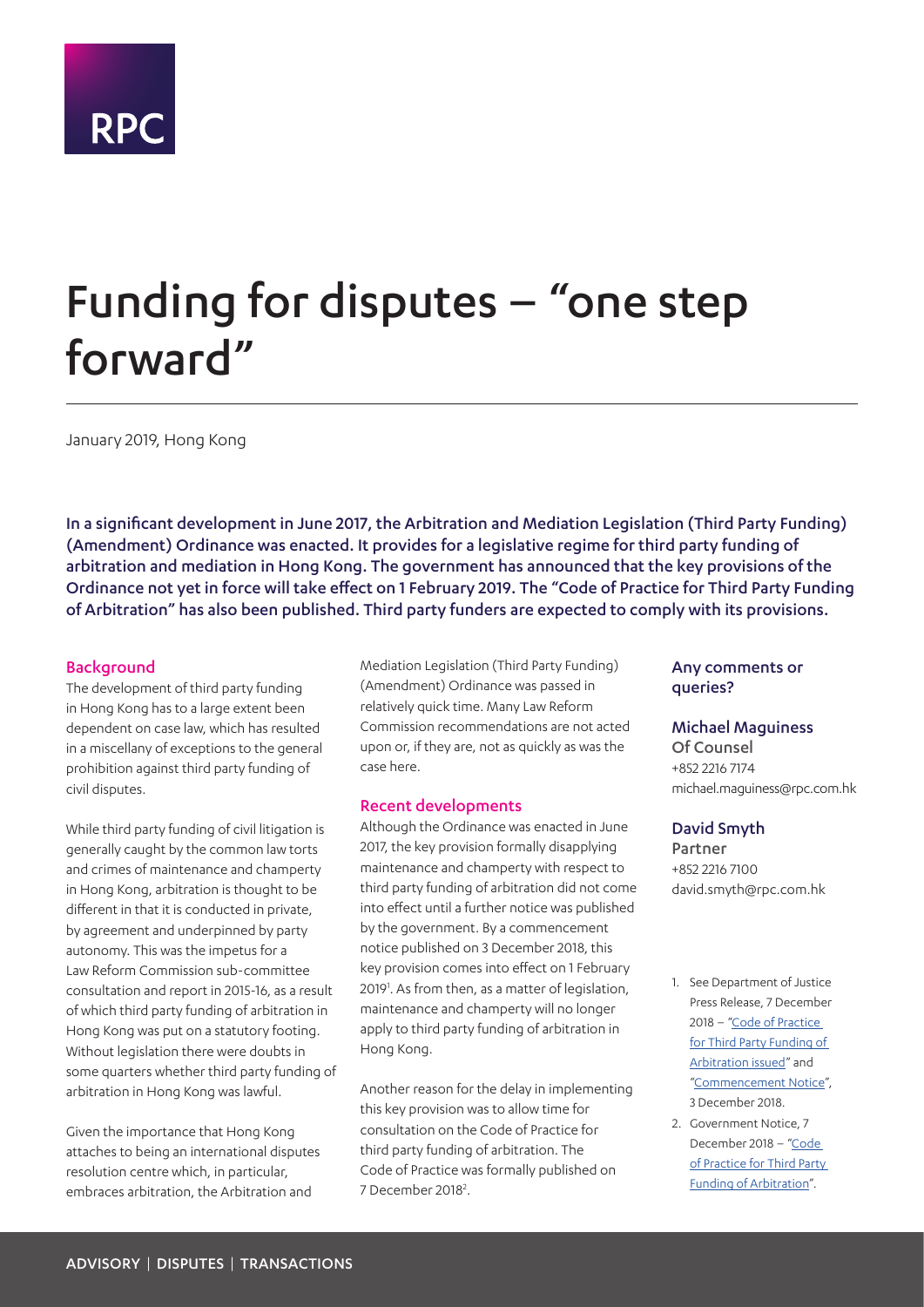#### Comment

These developments mean that third party funding of arbitration in Hong Kong formally comes into force as from 1 February 2019. This will be welcomed by the arbitration community and commercial funders. It is also in keeping with the government's wish to promote Hong Kong as an international and regional disputes resolution hub.

Interestingly, the Ordinance (but not the Code of Practice) also applies to third party funding of mediation and has done since June 2017. It is not entirely clear why mediation was included in the Ordinance given that mediation (in this context) is generally thought of as a non-contentious process to which the prohibition against maintenance and champerty does not apply. Before the passage of the Ordinance, prospective claimants were generally entitled to seek third party funding for mediation of their disputes – albeit, there is no institutional commercial market for mediation funding in Hong Kong given that most mediations are conducted with respect to relatively lower value and noncommercial claims.

Including mediation within the framework of the Ordinance may have attracted certain headlines for Hong Kong's promotion of its disputes offering. However, prior to the passage of the Ordinance, there were already concerns that unscrupulous claims agents and touts were taking advantage of some claimants – particularly, those claimants not able to obtain legal representation. This concern is heightened where mediation is conducted after the commencement of court proceedings. Hong Kong has a high incidence of litigants in person, particularly in the first tier courts. By including mediation in the Ordinance, there is a danger that certain unscrupulous practices may become more prevalent without proper regulation, particularly with respect to personal injury claims and the like<sup>3</sup>. It remains to be seen how the department of justice proposes to deal with this concern – for example, by regulation or a further code of practice<sup>4</sup>.

- <span id="page-1-0"></span>3. For example, see the Law Society of Hong Kong's submission on (among other things) third party funding of mediation with respect to personal injury claims, dated [30 October 2018](http://For example, see the Law Society of Hong Kong).
- <span id="page-1-1"></span>4. See note 1 (press release) which refers to the role of the "[Steering Committee](https://www.doj.gov.hk/eng/public/mediationCommittee.html)  [on Mediation](https://www.doj.gov.hk/eng/public/mediationCommittee.html)".

*This article is intended to give general information only. It is not a complete statement of the law. It is not intended to be relied upon or to be a substitute for legal advice in relation to particular circumstances.*